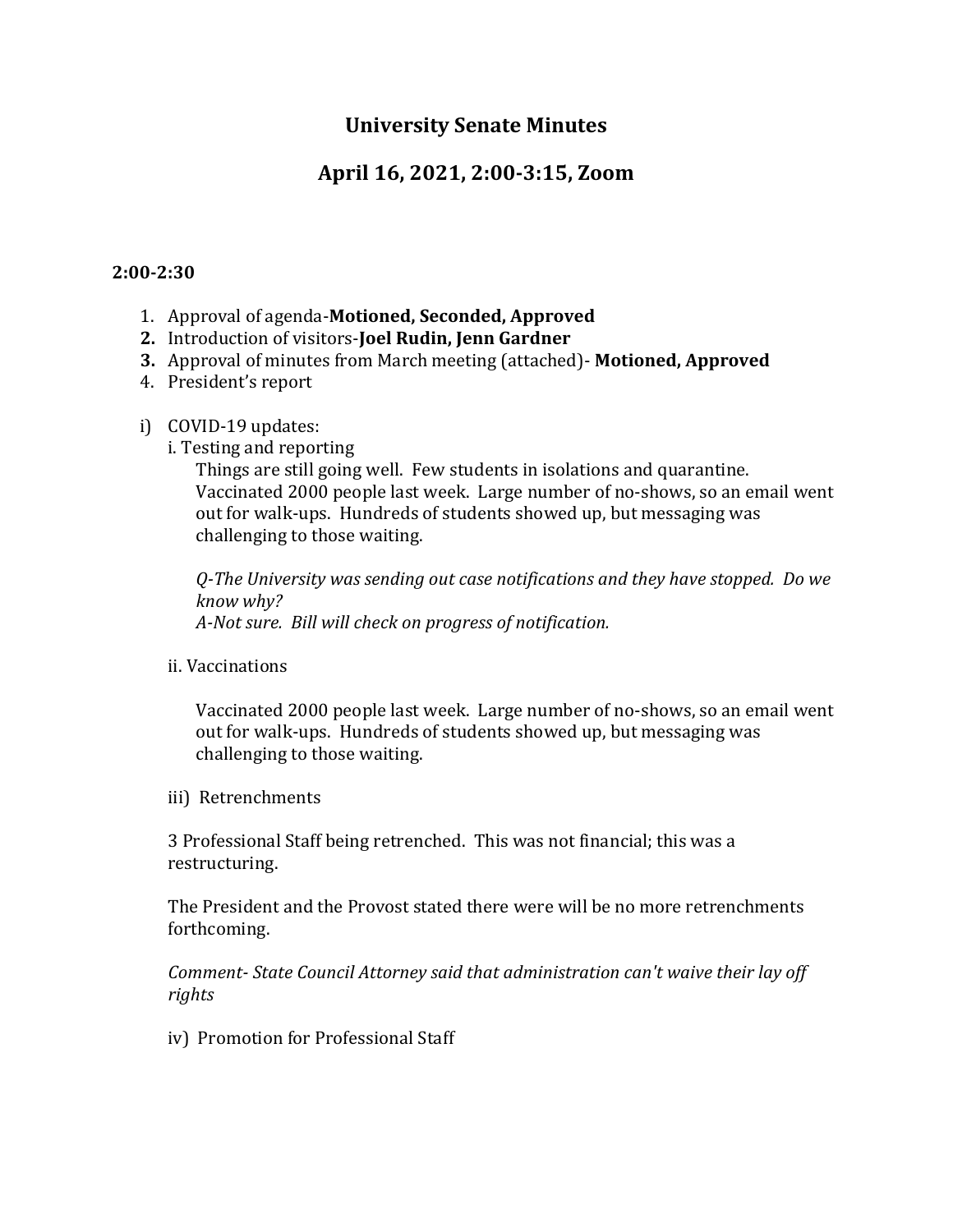Professional Staff guarantees merit-based promotion through the statewide agreement. Members of the Senate and AFT have put together a draft of an MOA. It will now go to review and negotiated.

*Q-Will we have workshops for professional staff to prepare their promotion packets?*

*A-We would need at least type of open forum on this. Bill will make a note.*

*Comment-We need workshops for all groups-professional staff, lecturers, and tenure track* 

*Q- Will T&R revisions be in place for the fall?*

*A-We want to have them ready in the Summer*

*Comment- We also need to hold administration to their agreement for an equity survey of pay and benefits across all campus positions.*

A-We have spoken to the Provost and he has spoken with Teri Drye and Melissa Wheatcroft and this is moving forward for the Fall. We will be looking at salaries and positions across all campuses.

v) Sustainability Master Plan

Sustainability Master Plan Committee recently reinstated. The administration supports this work.

vi) Student fees for add-ons in Canvas

These fees are surprising students. Many have not budgeted for these added expenses.

State law says all Fees must be approved through the Board of Trustees. However, the definition of fees is not clear.

*Comment-Rowan Global tells professors that they need to get a proctoring service when they complain about cheating*

### **2:30-3:10**

5. Update on Budget (Chris Simons)

Rowan surplus of \$10 million for this year. 2021-2022 budget being developed.

Two Bonds last week: \$76 Million fossil park, \$24 Million for student center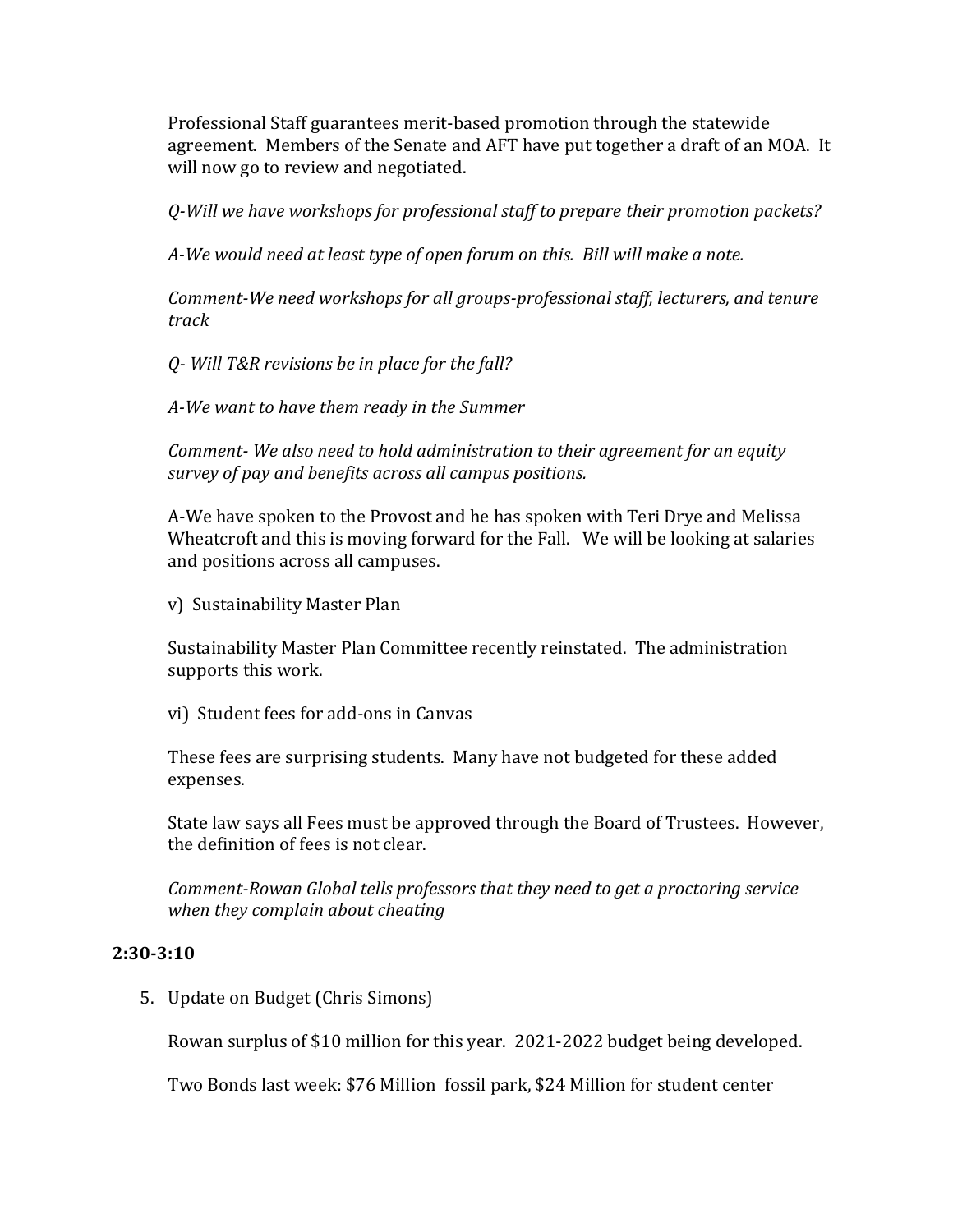\$40 Million in CARES funding. \$20 million must go to students, \$20 million can be used for our budget and can be pushed until 2023.

Freshmen applications are still down for Fall 2021. Still too soon to tell impact. Projecting 80% occupancy for housing in Fall 2021. Anything under 95% occupancy for some properties, will make us pay our private partners.

No increase for Tuition & Fees, but 10% discount will not remain from this year.

Money is budgeted to pay back raises and increase administrative costs by 4.5% for next year.

Families making less than 60K, will get free tuition after their grants and scholarships.

*Q- We did not receive the negotiated 2% raise this year. Are we going to receive a 4% raise next year to catch up with the AFT negotiated salary schedule?*

*A-2% in April or June and 2% in July.* 

6. Transfer Credits from Study.com (218 courses)

Chairs receive emails to evaluate transfer credits. The Study.com courses were concerning, and the Registrar's Office has never seen this many credits coming from Study.com.

The Registrar's Office sent out an email later asking the Chair's to hold off on evaluating the Study.com credits.

This seems to be coming from Rowan Global, as the Provost's Office was unaware of these transfer credits.

*Comment- Study.com is a a tiny (12 employee) Silicon Valley for-profit company*

*Q- Who is the boss of Global?*

*A-Dr. Jeff Hand*

7. First reading: Toolkit for Diversity, Equity, and Inclusion (DEI) in Faculty Recruitment, Hiring, and Retention (page 2)

Send this to your departments for feed and additions.

*Comment- As a member of the RAIV board, I'd like them to cite their sources when they take direct quotes*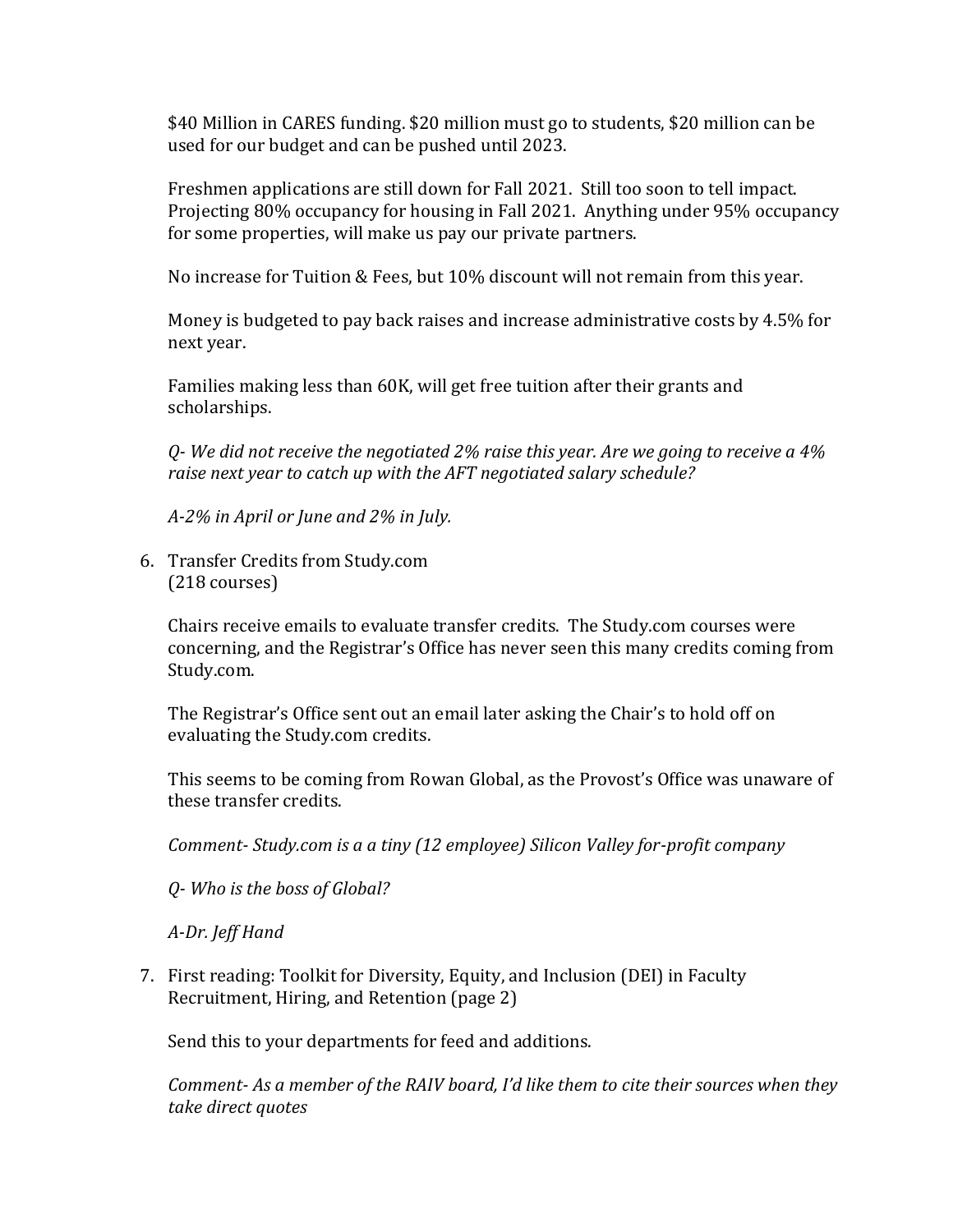8. First reading: Proposed changes to Chair elections (page 32)

*Q-Have you considered making all elections the anonymous, online format?*

*A-The question is who will handle it, are departments comfortable having the Senate Office secretaries doing it.*

*Q- Does "two consecutive semesters" include the then-current semester?*

*A-No, it would not include that. We will clear up this language.*

*Comment- We're electing a chair in our department now and are voting online. It is MUCH better than the old way.*

*Q-Typically, the sealed box is taken to the Dean's Office, how do we handle the results if this is in Qualtrics?*

*A-All Qualtrics has is a bar graph with number of votes.* 

9. First reading: Proposed changes to medallion resolutions (page 34)

Makes changes that any student graduating in December can also be eligible for Medallion Awards in May

- 10. First reading: Proposed changes to Code of Ethics (attached to this agenda)
- 11. Curriculum report (attached to this agenda)

## *5603432-Motioned, Approved*

*5494303- Motioned, Approved*

*5600559- Motioned, Approved*

*5600525- Motioned, Approved*

*5611957- Motioned, Approved*

*5583622- Motioned, Approved*

*5584208- Motioned, Approved*

*5586328- Motioned, Approved*